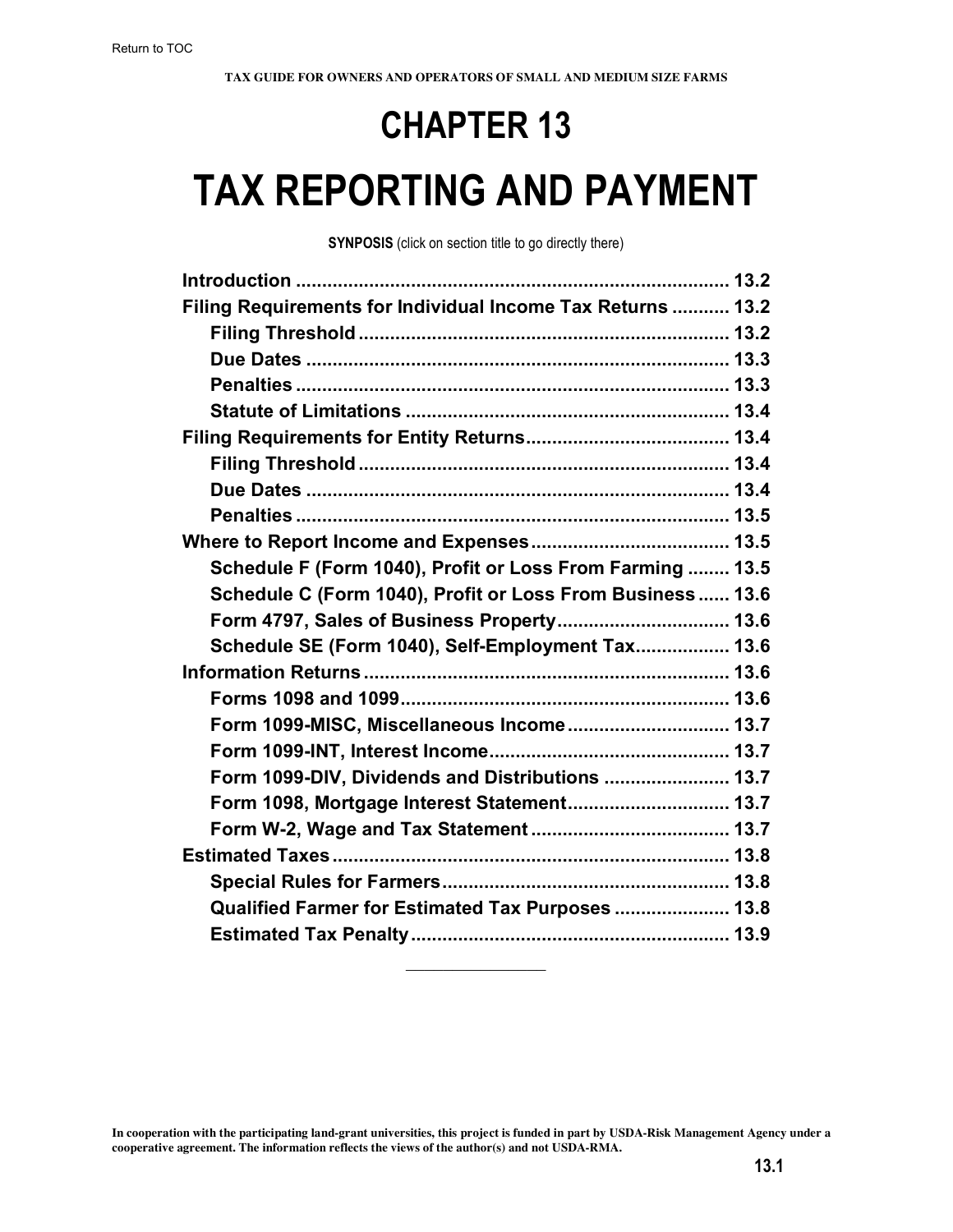#### <span id="page-1-0"></span>**Introduction**

This chapter explains a farmer's income and self-employment tax reporting obligations, including estimated taxes, entity returns, and information returns.

#### **Cross Reference**

For more information see the sample income tax return at www.ruraltax.org.

# **Filing Requirements for Individual Income Tax Returns**

# **Filing Threshold**

Taxpayers are required to file federal income tax returns if their gross income is equal to or greater than a filing threshold. In general terms, a farmer's gross income is the total proceeds from the sale of commodities plus gain on the sale of breeding livestock, equipment, land, and buildings. If you meet the gross income requirement, you must file a federal income tax return even if your deductions reduce your income and self-employment taxes to zero.

Filing thresholds are equal to the sum of the personal exemptions deduction and the standard deduction (except for taxpayers who are married and file separate returns) Therefore, they vary by filing status and are adjusted each year. Figure 13.1 shows filing thresholds for 2011 based on filing status.

| <b>Filing Status</b>                                   | <b>Personal</b><br>Exemption(s)<br><b>Deduction</b> | <b>Standard</b><br><b>Deduction</b> | <b>Additional</b><br><b>Standard</b><br><b>Deduction</b> | <b>Total</b> |
|--------------------------------------------------------|-----------------------------------------------------|-------------------------------------|----------------------------------------------------------|--------------|
| Married individual, separate return                    | \$3,700                                             | \$0                                 | \$0                                                      | \$3,700      |
| Single individual                                      | 3,700                                               | 5,800                               | U                                                        | 9,500        |
| Single individual, 65 or older                         | 3,700                                               | 5,800                               | 1,450                                                    | 10,950       |
| Head of household                                      | 3,700                                               | 8,500                               | 0                                                        | 12,200       |
| Head of household, 65 or older                         | 3,700                                               | 8,500                               | 1,450                                                    | 13,650       |
| Qualifying widow (er)                                  | 3,700                                               | 11,600                              | 0                                                        | 15,300       |
| Qualifying widow (er), 65 or older                     | 3,700                                               | 11,600                              | 1,150                                                    | 16,450       |
| Married couple, joint return                           | 7,400                                               | 11,600                              | 0                                                        | 19,000       |
| Married couple, joint return, one spouse 65 or older   | 7,400                                               | 11,600                              | 1,150                                                    | 20,150       |
| Married couple, joint return, both spouses 65 or older | 7,400                                               | 11,600                              | 2,300                                                    | 22,300       |

#### *Figure 13.1 Components of Filing Thresholds*

#### **Example 13.1 No Net Farm Income**

Red Durum is a single taxpayer who has \$70,000 of gross farm income and \$70,000 of farm expenses in 2011. He has no other income. Even though he has no taxable income in 2011, he is required to file a federal income tax return because his gross income exceeds \$9,500.

 $\mathcal{L}_\text{max} = \mathcal{L}_\text{max} = \mathcal{L}_\text{max} = \mathcal{L}_\text{max} = \mathcal{L}_\text{max} = \mathcal{L}_\text{max} = \mathcal{L}_\text{max}$ 

You must file a federal income tax return even though your gross income is below the filing threshold in certain situations. The most common situation for farmers is having \$400 or more of net earnings from self-employment.

#### **Example 13.2 No Taxable Income**

Assume that Red, from Example 13.1, had only \$9,000 of gross farm income and \$6,000 of farm expenses, for a \$3,000 net farm income. Red's \$5,800 standard deduction and \$3,700 personal exemption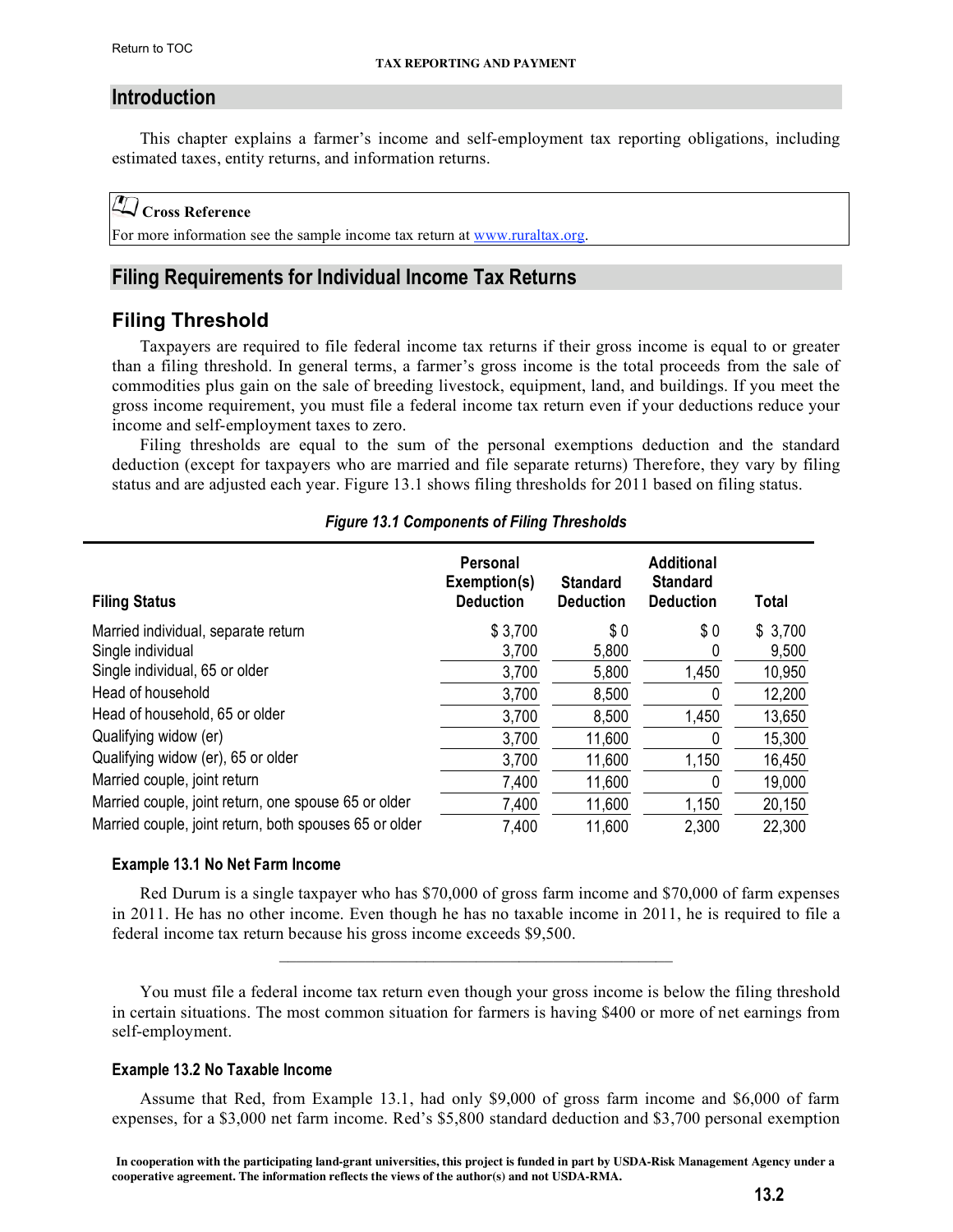<span id="page-2-0"></span>deduction reduce his taxable income below zero. However, Red is still required to file a tax return because he has more than \$400 of earnings from self-employment.  $\mathcal{L}_\text{max} = \mathcal{L}_\text{max} = \mathcal{L}_\text{max} = \mathcal{L}_\text{max} = \mathcal{L}_\text{max} = \mathcal{L}_\text{max} = \mathcal{L}_\text{max}$ 

You should file a return even though you do not meet the filing requirements if you qualify for a tax refund due to tax withholding or a refundable credit, such as a refundable child tax credit, earned income credit, or refundable education credit.

#### **Cross-Reference**

[For more information on filing requirements, see the instructions for Form 1040, U.S. Individual Income](http://www.irs.gov/pub/irs-pdf/i1040.pdf)  [Tax Return,](http://www.irs.gov/pub/irs-pdf/i1040.pdf) which are available at www.irs.gov.

#### **Due Dates**

Individual income tax returns are due on the fifteenth day of the fourth month after the end of the individual's tax year. The tax year for most individuals is the calendar year, which means that the tax return is due on April 15th of the following year. An exception applies if the taxpayer has filed bankruptcy and is filing two short tax years in the same calendar year.

Most farmers are aware of an option to file tax returns by March 1. This option exempts them from the penalty for not paying estimated taxes and is discussed later in this chapter.

Every individual taxpayer can receive an automatic extension of time to file a tax return by filing Form 4868, Application for Automatic Extension of Time To File U.S. Individual Income Tax Return, by the original due date of the return. The total tax due still must be paid by the original due date, even though the exact amount due has not been calculated. Any underpayments are subject to interest and a penalty on the remaining balance that is paid when the Form 1040, U.S. Individual Income Tax Return, is filed. The penalty is not charged, however, if at least 90% of the tax was paid by the due date and the remaining amount is paid when the return is filed by the extended due date.

The extension period is six months after the original due date. For individual taxpayers with a calendar tax year, the extended return must be filed by October 15th to avoid late filing penalties. The only requirement for receiving the extension is filing the application.

#### **Penalties**

There are penalties for both filing a return late and paying a balance due late.

The failure to file penalty is 5% of the unpaid tax for each month or fraction of each month the return is filed after the due date (original or extended), up to a maximum that is 25% of the unpaid tax. If the return is not filed within 60 days of the due date (original or extended), the minimum penalty is the lesser of \$135 or 100% of the tax due.

The failure to pay tax penalty is one-half of 1% of the unpaid tax for each month or fraction of a month the payment is late, up to a maximum of 25% of the unpaid tax. For taxpayers who have entered into an installment agreement with the IRS, the failure to pay penalty is reduced to one-fourth of 1% for each month or fraction of a month the tax payment is late.

#### **Observation**

#### No Late Penalty if No Tax Due

If there is no tax due with the return because the tax is covered by estimated payments, tax withholding from wages or other payments, or tax credits, there are no penalties for failure to file pay tax.

If the taxpayer both files late and pays late, the combined failure to file and failure to pay penalties are limited to 5% per month.

#### **Example 13.3 Late Filing**

Red Durum, a single farmer, filed his 2011 tax return on June 16, 2012. He had not filed an application for an automatic extension. Red had a \$10,000 balance due on his 2011 return, which he paid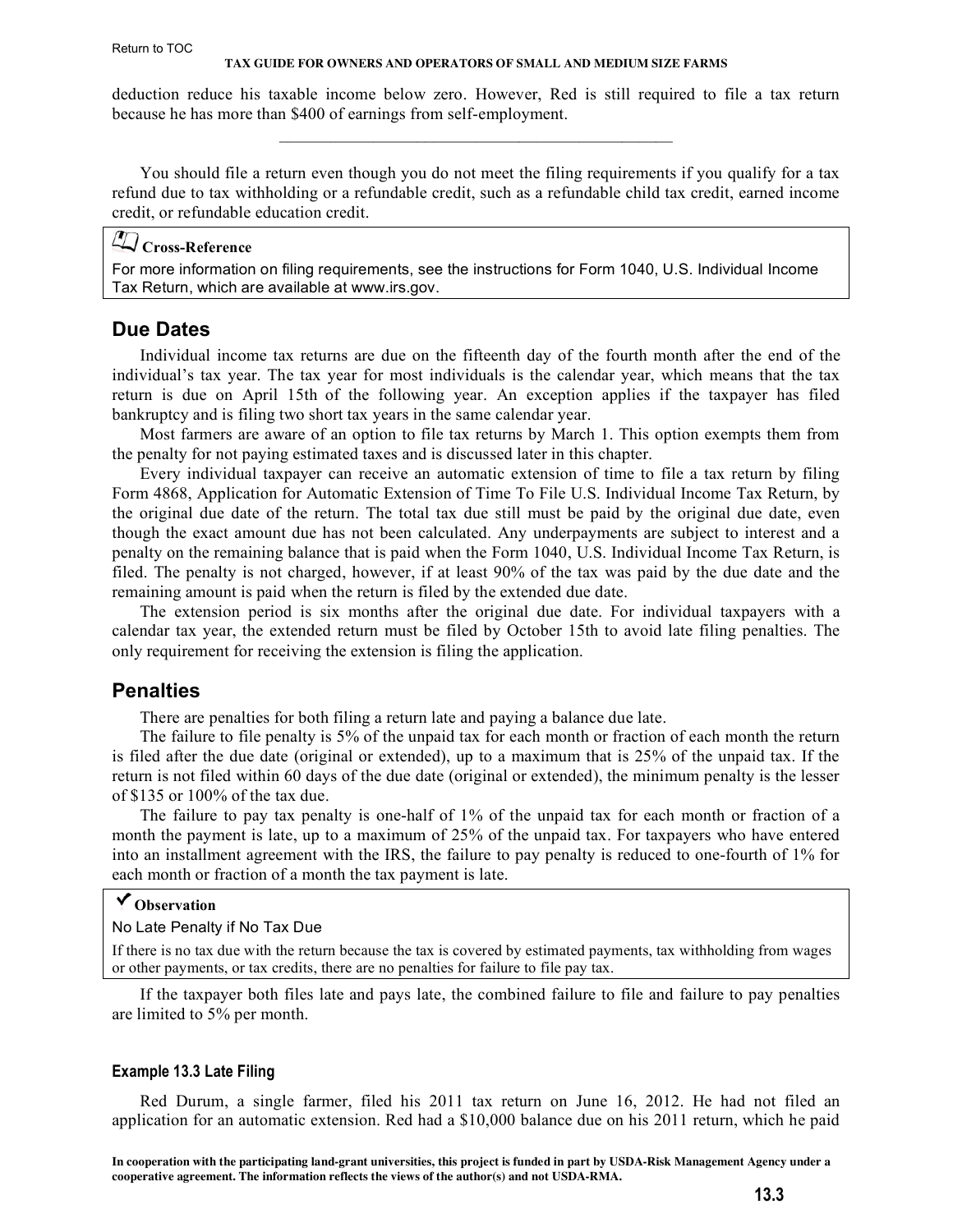<span id="page-3-0"></span>on June 30, 2012. His late filing penalty is \$1,500, which is 5% of the balance due for each month or fraction of a month his return was late  $(3 \times 5\% \times \$10,000)$ . Red also has a \$150 late payment penalty, which is one-half of 1% for each month or fraction of a month he was late  $(3 \times 0.5\% \times \$10,000)$ . The late payment penalty partially offsets the late filing penalty, so Red's total penalty is \$1,500.

 $\mathcal{L}_\text{max} = \mathcal{L}_\text{max} = \mathcal{L}_\text{max} = \mathcal{L}_\text{max} = \mathcal{L}_\text{max} = \mathcal{L}_\text{max} = \mathcal{L}_\text{max}$ 

#### **Statute of Limitations**

The statute of limitations for the IRS to assess additional taxes after an original return is filed is generally 3 years from the original or extended due date. A return filed before the due date is treated as filed on the due date.

There is no time limit for assessing additional tax if the return was fraudulent or false, no return was filed for the year, or there was a willful attempt to evade taxes.

If a taxpayer omits an amount in excess of 25% of gross income, the assessment statute of limitations is extended to 6 years.

#### **Filing Requirements for Entity Returns**

Several entities besides a sole proprietorship can be used to conduct a farm business. These include C corporations, S corporations, partnerships, trusts, and estates. [Limited liability companies (LLCs) are another option but for federal income tax purposes, they are taxed as sole proprietorships, partnerships, S corporations, or C corporations.] Each of these entities has its own filing requirements, return due dates, and penalties for late filing and late payment. The statutes of limitations for assessment, however, are the same for entities as it is for individuals.

#### **Filing Threshold**

C corporations must file Form 1120, U.S. Corporation Income Tax Return, and S corporations must file Form 1120S, U.S. Income Tax Return for an S Corporation. Corporations must file tax returns even if they have no income or have no income tax due. Corporations that are inactive should attach a statement stating that there was no activity for the tax period.

Partnerships must file Form 1065, U.S. Return of Partnership Income, regardless of the amount of partnership taxable income.

Estates with income must file Form 1041, U.S. Income Tax Return for Estates and Trusts, if they have \$600 or more of gross income. Trusts must file if they have \$600 or more of gross income or any amount of taxable income. Both estates and trusts must file tax returns if any beneficiary is a nonresident alien.

Bankruptcy estates must file Form 1041 if their gross income is equal to or greater than the sum of the exemption deduction and the basic standard deduction, which is \$9,500 for 2011.

## **Due Dates**

The due date for filing a corporation tax return is the fifteenth day of the third month after the close of the tax year. For corporations that use a calendar year, this due date is March 15th. Corporations often have fiscal years that are different than the calendar year. For example, the due date of the return for a corporation with a fiscal year that ends on February 28 is May 15th.

Both C and S corporations may obtain an automatic 6-month extension by filing Form 7004, Application for Automatic Extension of Time To File Certain Business Income Tax, Information, and Other Returns, by the original due date of the return. As with individuals, the corporation must pay any tax due by the return's due date. Any remaining balance due calculated at the time the return is filed is subject to interest and penalty, but as with individuals, the penalty is not charged if the corporation has an extension of time to file its tax return, pays 90% of the tax due by the regular due date of the return, and pays the remaining tax by the extended due date of the return.

The due date for filing a partnership return is the 15th day of the fourth month following the close of the tax year. Most partnerships are on a calendar year, for which the due date of the partnership return is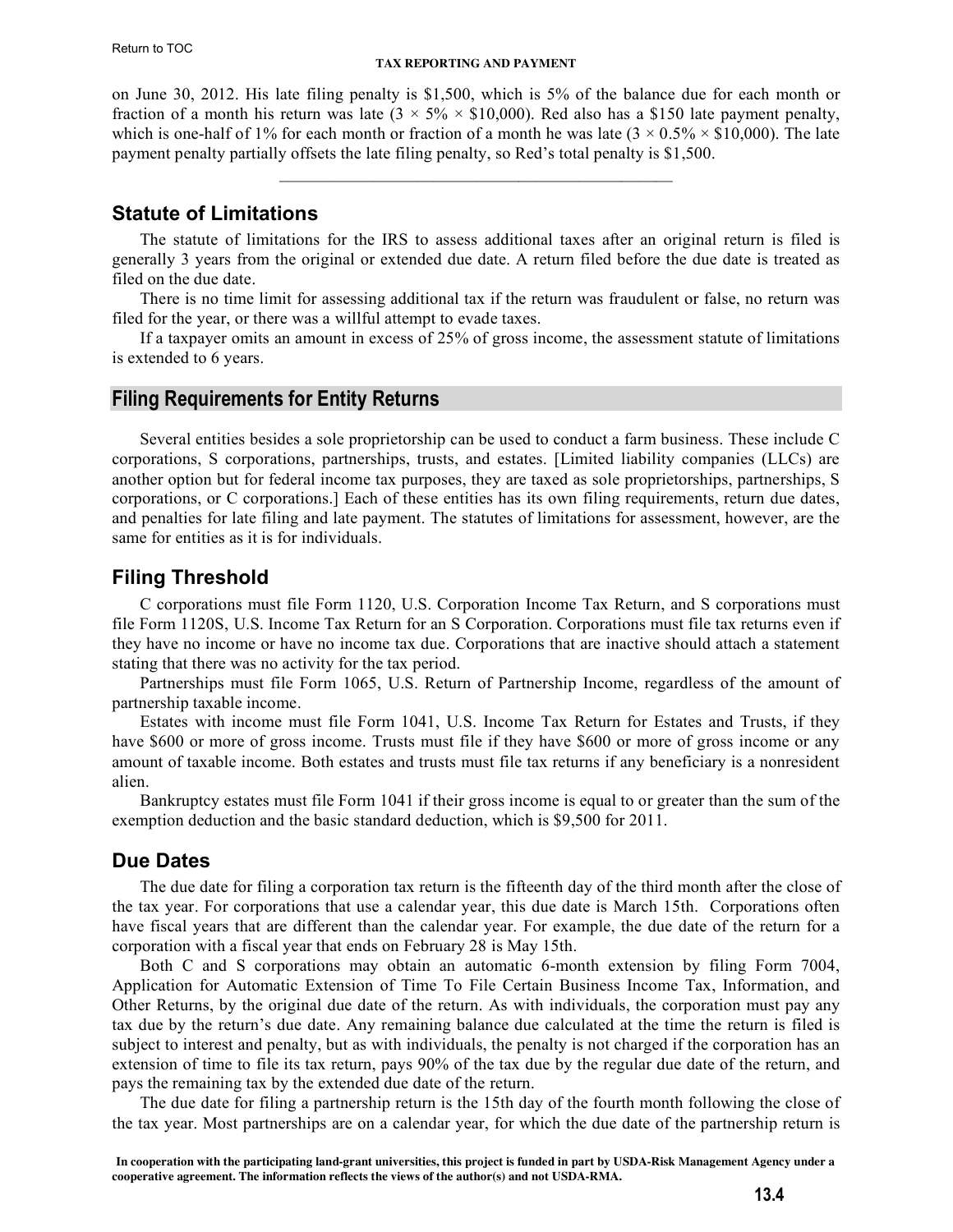#### <span id="page-4-0"></span>Return to TOC

#### **TAX GUIDE FOR OWNERS AND OPERATORS OF SMALL AND MEDIUM SIZE FARMS**

April 15th. Partnerships may receive an automatic 5-month extension of time to file by filing Form 7004 by the due date of the partnership return. Partnership returns are informational returns, with each partner paying taxes on his or her prorated share of income. This information is reported to each partner on Schedule K-1 (Form 1065), Partner's Share of Income, Deductions, Credits, etc.

Trusts and estates with income must file Form 1041 by the 15th day of the fourth month following the close of the tax year. Estates and trusts may obtain an automatic 5-month extension by filing Form 7004 by the due date.

#### **Penalties**

The late filing penalty for C corporations is 5% of the unpaid tax for each month or fraction of a month the return is filed after the due date (including any extension), up to a maximum of 25%. The minimum penalty for a return that is filed late fee is the smaller of the tax due or \$135. The late payment penalty is one-half of 1% of the unpaid balance for each month or fraction of a month after the return due date, up to a maximum of 25%. If the return is filed late and the tax is paid late, the late payment penalty partially offsets the late filing penalty, so that the combined penalty is limited to 5% of the unpaid balance per month or part of a month.

Partnership and S corporations face late filing penalties of \$195 per partner or shareholder per month for a maximum of 12 months for taxable years beginning after December 31, 2009. An additional penalty of \$100 per shareholder or partner can be imposed for each failure to timely furnish a correct and complete Schedule K-1 (Form 1120S or Forms 1065) to a shareholder or partner. If an S corporation has a corporate level tax due on a late return, the C corporation penalties for late filing and payment are also assessed.

Trusts and estates are subject to the same late filing and late payment penalties that apply to individuals and C corporations.

#### **Where to Report Income and Expenses**

Farmers generally report their income and expenses on Schedule F (Form 1040), Profit or Loss From Farming. However, there are several exceptions that are discussed in this section. Reporting income and expenses on the proper tax form is important because the tax rules differ for the various forms.

## **Schedule F (Form 1040), Profit or Loss From Farming**

Farmers report the income received and the expenses incurred in the ordinary course of a farming business on Schedule F (Form 1040). The types of income reportable on Schedule F (Form 1040) include revenue from the sale of livestock and commodities that were raised to be sold in the ordinary course of the farming business, government payments, and patronage dividends and per-unit retains from cooperatives.

Farmers should **not** report the proceeds from selling assets used in the farming business on Schedule F (Form 1040). Those proceeds are reported on Form 4797, Sales of Business Property. Assets used in the farming business include breeding, dairy, and draft livestock; machinery; and real property (land and improvements on the land, such as buildings, fences, tile lines, and grain bins).

Expenses reportable on Schedule F (Form 1040) include the costs of raising the livestock and commodities that are raised to be sold in the ordinary course of the farming business and the costs of raising and maintaining draft, breeding, or dairy animals. Depreciation of buildings, machinery, and other assets used in the farming business is deducted on Schedule F (Form 1040), as is the cost of repairing those assets.

# **Schedule C (Form 1040), Profit or Loss From Business**

If a farmer engages in a business activity that is not farming, the income and expenses for that activity are reported on Schedule C (Form 1040). Any processing of a commodity that was raised on the farm beyond the stage required to make it marketable as a commodity is a non-farming business. For example,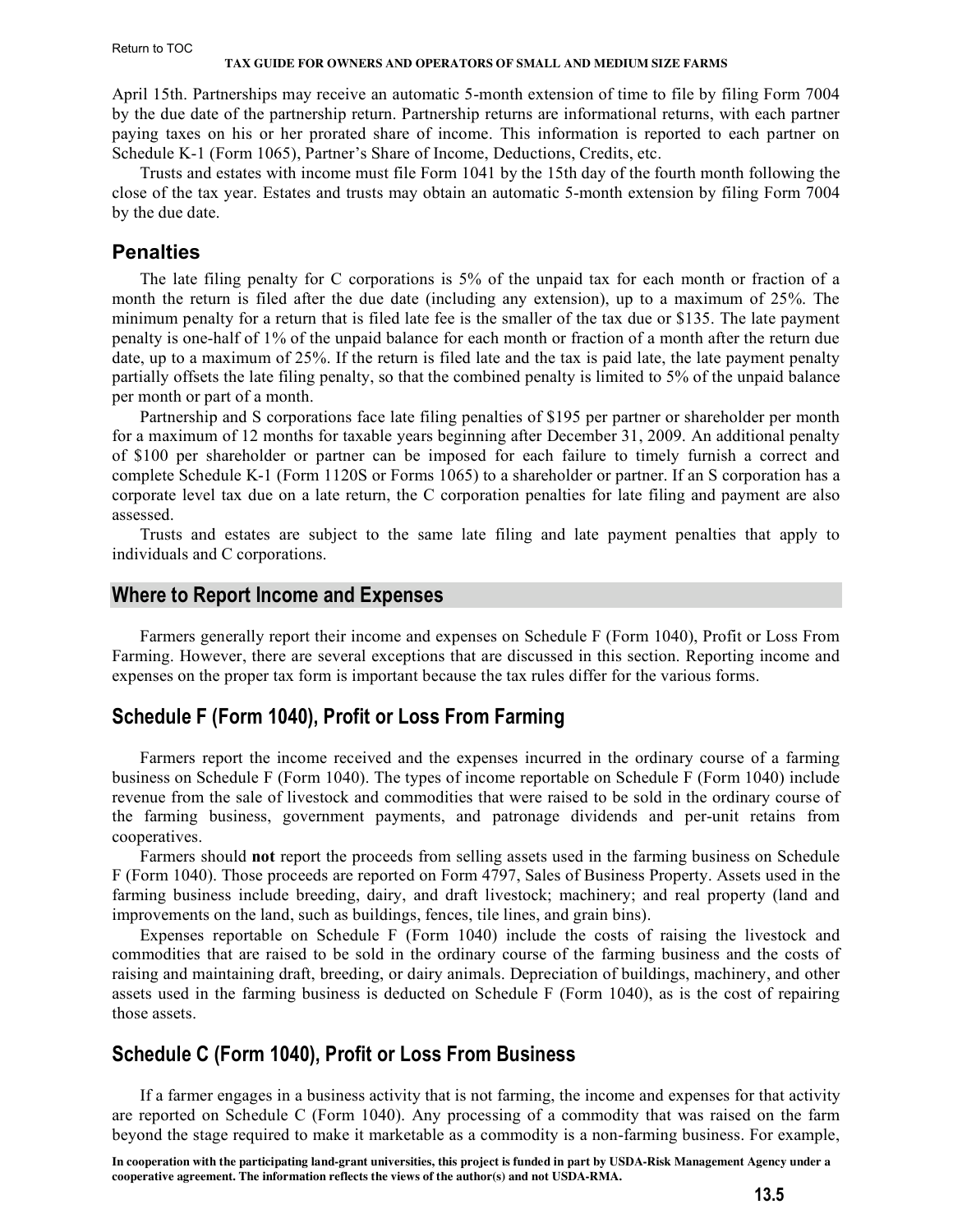<span id="page-5-0"></span>if you raise grapes and use them to make wine, you should report the income and expenses from the grape growing on Schedule F (Form 1040 and the income and expenses from making wine on Schedule C (Form 1040).

# **Form 4797, Sales of Business Property**

The proceeds from selling assets used in the farming business—including breeding, dairy, and draft livestock, machinery, and real property (land and improvements on the land such as buildings, fences, tile lines and grain bins)—are reported on Form 4797. The gain or loss from each sale is computed by subtracting the basis of the asset from its sales proceeds.

# **Schedule SE (Form 1040) Self-Employment Tax**

Some income from farming is subject to self-employment tax as well as income tax and must be reported on Schedule SE (Form 1040). Self-employment income includes the net profit from farming from line 36 of Schedule F (Form 1040), a partner's share of farm income from a partnership, and a member's share of income from a limited liability company (LLC) that is taxed as a partnership.

#### **Information Returns**

Like all business operators, farmers must prepare information returns for some of the payments that they make, and they must send copies of the information return to the taxpayers they paid as well as filing the returns with the IRS. The IRS matches the amounts on these returns with the amounts reported on the recipients' income tax returns to determine if the income was reported. Farmers who fail to file required information returns are subject to penalties.

Farmers must file Form 1099-MISC, Miscellaneous Income, to report several types of business expenses paid to other taxpayers. Lenders are required to file Form 1098, Mortgage Interest Statement, to report mortgage interest received in the conduct of a trade or business. Employers, including farmers who have employees, must file Form W-2, Wage and Tax Statement, to report wages paid to their employees.

The amounts reported on information returns reflect payments made during the calendar year, whether the payer reports income taxes on a fiscal year or on a calendar year.

## **Forms 1098 and 1099**

The due dates for filing all types of Forms 1098 and 1099 are February 28 of the year following the year the payments were made if the returns are filed on paper or March 31 if they are filed electronically.

Each type of Form 1099 must be grouped and filed with a separate Form 1096, Annual Summary and Transmittal of U.S. Information Returns, if paper returns are filed. For example, all Forms 1099-MISC, Miscellaneous Income, must be grouped together and filed with a Form 1096. All Forms 1099-INT, Interest Income, must be grouped together and filed with a separate Form 1096.

A copy of each Form 1098 or 1099 must be furnished to the recipient of the payment by January 31 of the year following the year of the payments.

The recipient of the payments must provide the payer with a completed Form W-9, Request for Taxpayer Identification Number and Certification, to report his or her taxpayer identification number (TIN). If the recipient does not provide the TIN in the required manner, the payer must impose backup withholding at a 28% rate.

Penalties for failure to file correct information returns with the IRS are time-sensitive. If a return is correctly filed within 30 days of its due date, the penalty is \$15 per information return. If the returns are filed more than 30 days late but before August 1, the penalty is \$30 per information return. If the forms are not filed by August 1, the late filing penalty is \$50 per information return.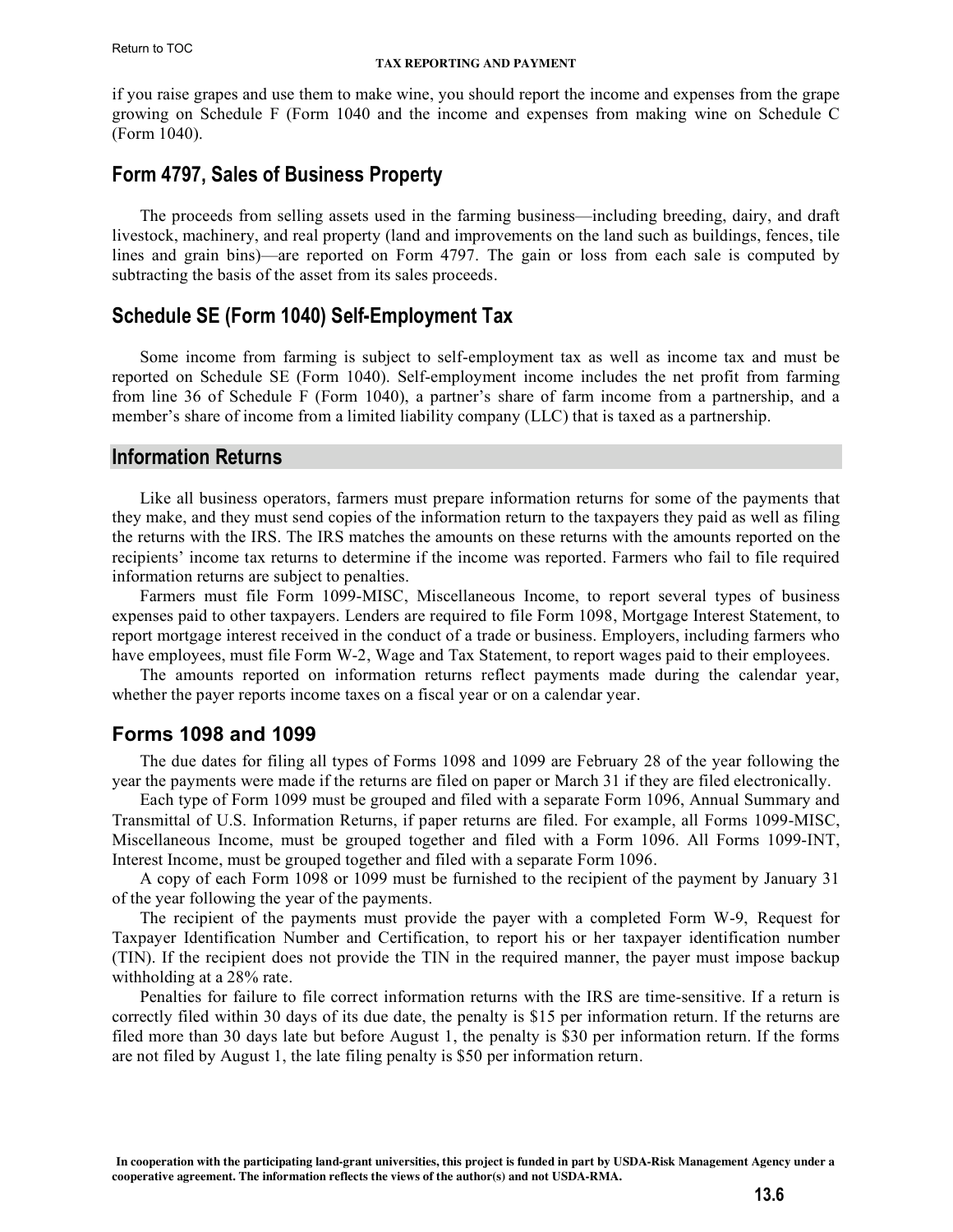#### <span id="page-6-0"></span>**Form 1099-MISC, Miscellaneous Income**

Form 1099-MISC is used to report several types of payments of \$600 or more made in the course of a trade or business. It is not filed when personal expenses are paid. Generally, it is issued only for payments made to noncorporate businesses, but there are exceptions for legal services furnished by law firms that are incorporated and for medical and health care payments made to corporations by the farming business.

Form 1099-MISC is used by farmers to report nonemployee compensation (payments for services made to independent contractors). Generally these payments are for machine hire, but they also include amounts paid for professional services provided by attorneys, accountants, and crop consultants. Payments for nonemployee compensation are almost always reported as self-employment income by the recipients.

Form 1099-MISC is also used to report rents for real estate (including farmland, pasture, buildings, and grain storage) and equipment. Generally, payments reported as rent for real estate are not included as self-employment income by recipients.

# **Form 1099-INT, Interest Income**

Form 1099-INT is filed to report interest payments of \$600 or more made to individuals or noncorporate entities in the course of a trade or business. Taxpayers are not required to file Form 1099- INT for nonbusiness loans.

# **Form 1099-DIV, Dividends and Distributions**

Corporations file Form 1099-DIV to report the dividends they pay to a shareholder. Dividends are commonly used to reduce capital in a closely held farming corporation and to make cash available to the shareholder.

Dividends paid by U.S. corporations are generally *qualified dividends* if the recipient has held the stock for at least 61 days (91 days for preferred stock). Qualified dividends presently receive preferential tax treatment. Qualified dividends that are in the recipient's 10% or 15% ordinary income tax brackets are subject to a 0% tax rate. Qualified dividends received by individuals who are in the higher tax brackets for ordinary income are subject to a 15% tax rate

## **Form 1098, Mortgage Interest Statement**

Lenders use Form 1098 to report mortgage interest received in the course of a trade or business from an individual who has paid \$600 or more of interest. Lenders do not have to file Form 1098 if they are not in the business of lending money. A mortgage is defined as a loan secured by real property, which includes land and anything built on it.

Form 1098 is not required for interest received on loans made to a partnership, corporation, trust, or estate.

# **Form W-2, Wage and Tax Statement**

An employer must file a Form W-2 for each employee, no matter how small the amount of wages that were paid during the calendar year. If paper Forms W-2, along with a Form W-3, Transmittal of Wage and Tax Statements, are submitted, they must be filed with the Social Security Administration by the following February 28. If the Forms W-2 are filed electronically, they must be filed by March 31.

Form W-2 must be provided to each employee by January 31, and employers must file a copy with the state tax agency as well.

# **Cross Reference**

For more information, see the instructions for Forms 1096, 1099-MISC, 1099-INT, 1099-DIV, W-2, and W-3, which are available at www.irs.gov.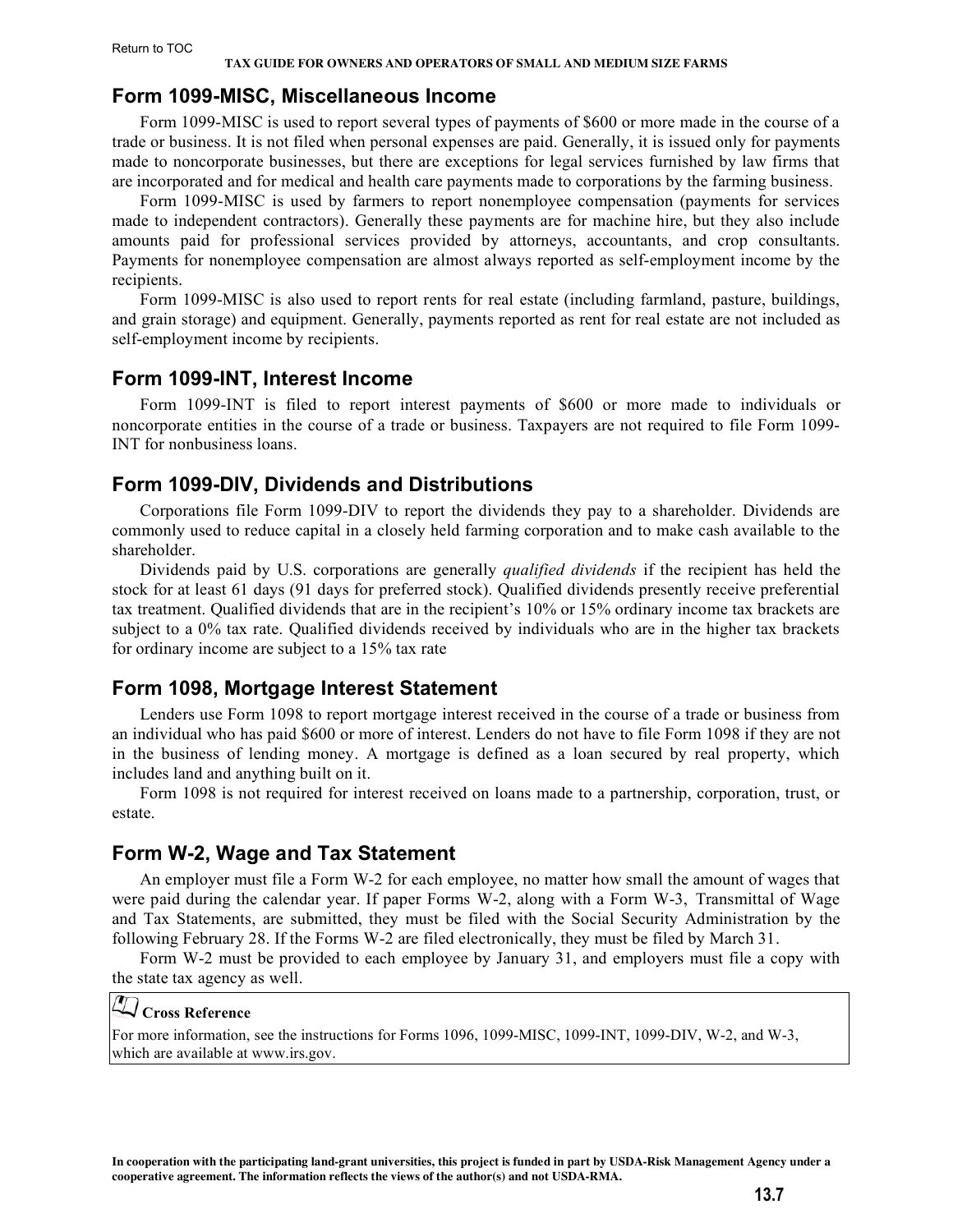# <span id="page-7-0"></span>**Estimated Taxes**

Most taxpayers who owe a tax of \$1,000 or more after subtracting withholding and refundable credits are required to pay quarterly estimates of their taxes. Penalties apply to late payments of the estimates. Qualified farmers are not subject to the penalties if they meet certain requirements.

# **Special Rules for Farmers**

If a farmer files his or her tax return using a calendar year and pays the tax in full by March 1, the penalty for not paying estimated taxes does not apply.

A qualified farmer who wants to file on April 15 can avoid the penalty for underpayment of estimated taxes by making a single estimated payment by January 15th. This payment must equal or exceed the lesser of two-thirds of the tax due on April 15th for the current year, including self-employment tax, or 100% of the tax due for the previous year, including self-employment tax.

#### **Example 13.4 Payment of January Estimate**

For 2010, Red Durham paid \$3,756 of federal income tax and \$5,652 of self-employment tax, for a total of \$9,408. He expects to owe \$15,000 of federal income tax and self-employment tax for the 2011 tax year and will not be able to file by March 1. Because 100% of his 2010 tax is less than two-thirds of his \$15,000 projected tax for 2011, the lowest amount Red can pay by January 15, 2012, to avoid the estimated tax penalty is \$9,408.

 $\mathcal{L}_\text{max} = \mathcal{L}_\text{max} = \mathcal{L}_\text{max} = \mathcal{L}_\text{max} = \mathcal{L}_\text{max} = \mathcal{L}_\text{max} = \mathcal{L}_\text{max}$ 

# **Qualified Farmer for Estimated Tax Purposes**

To qualify as a farmer for estimated tax purposes, a farmer must receive two-thirds of his or her gross income from farming for the current or previous year. The calculation is made in three steps.

First, the taxpayer must calculate his or her gross income from all sources. The following income items tare combined for this calculation:

- Wages
- Taxable interest
- Ordinary dividends
- Taxable refunds from state income tax
- Alimony received
- Gross income from business reported on Schedule C
- Capital gain income (before netting against losses)
- Gains on the sale of business property
- Taxable individual retirement account distributions, pension distributions, and social security benefits
- Gross rental and royalty income
- Taxable income from estates and trusts
- Gross farm income from Schedule F (Form 1040) and Form 4835
- Shares of gross income from partnerships, LLCs, and S corporations
- Unemployment compensation
- Other income

Next, the taxpayer must calculate gross farm income. The following income items are combined for this calculation:

- Gross income from Schedule F (Form 1040), Profit or Loss From Farming
- Gross income from Form 4835, Farm Rental Income and Expenses